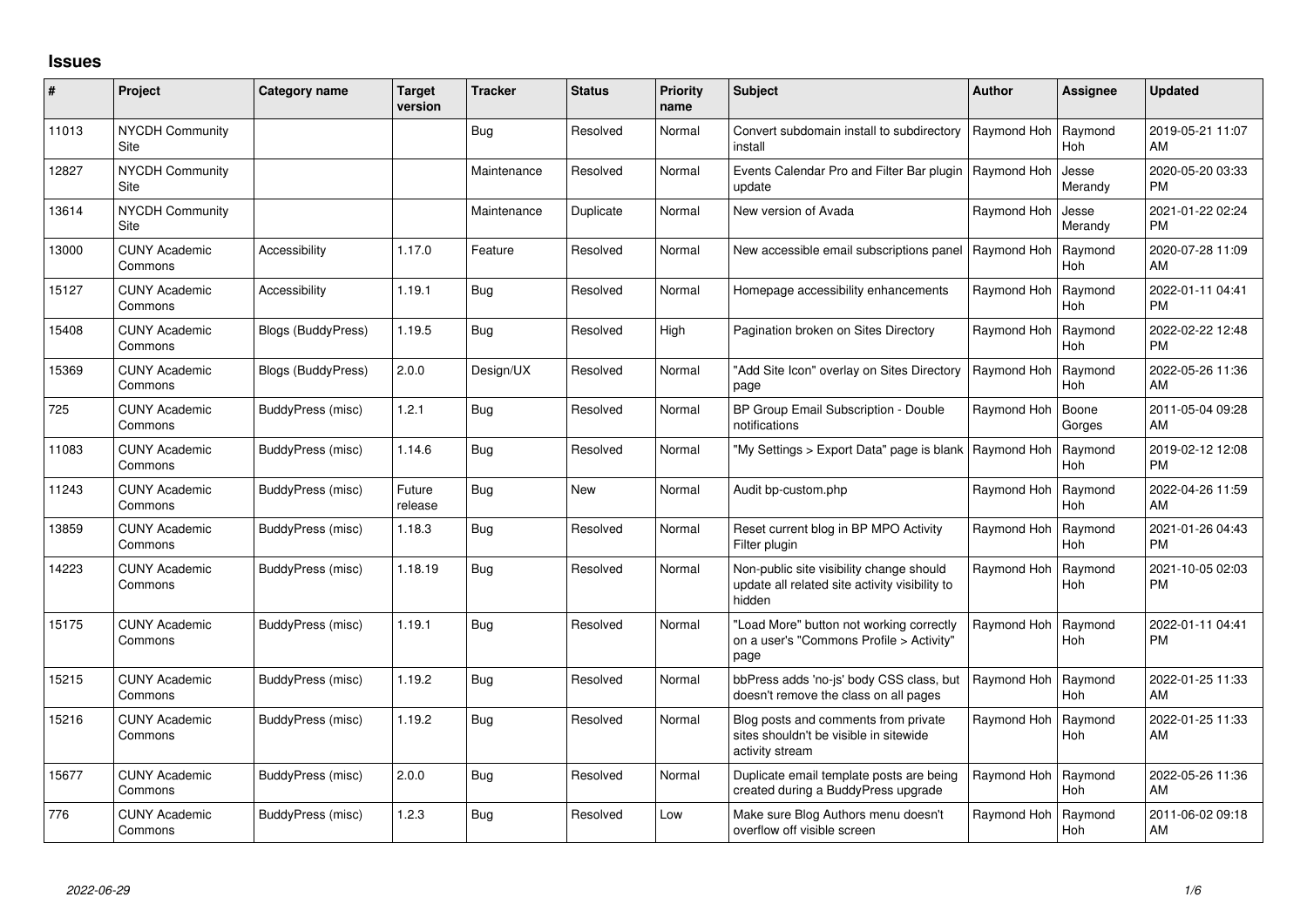| #     | Project                         | <b>Category name</b>       | <b>Target</b><br>version | <b>Tracker</b> | <b>Status</b>                       | <b>Priority</b><br>name | <b>Subject</b>                                                                        | <b>Author</b>         | <b>Assignee</b>       | <b>Updated</b>                |
|-------|---------------------------------|----------------------------|--------------------------|----------------|-------------------------------------|-------------------------|---------------------------------------------------------------------------------------|-----------------------|-----------------------|-------------------------------|
| 14276 | <b>CUNY Academic</b><br>Commons | Cavalcade                  | Not tracked              | Bug            | Deferred                            | Normal                  | Increase number of workers in Cavalcade                                               | Raymond Hoh           | Raymond<br>Hoh        | 2021-11-16 02:34<br><b>PM</b> |
| 9639  | <b>CUNY Academic</b><br>Commons | commonsinabox.org          | Not tracked   Bug        |                | Resolved                            | Normal                  | Users having problems posting to the<br>forums                                        | Raymond Hoh           | Boone<br>Gorges       | 2018-04-20 11:37<br>AM        |
| 14749 | <b>CUNY Academic</b><br>Commons | DiRT Integration           | 1.18.18                  | Bug            | Resolved                            | Normal                  | "Digital Research Tools" adminbar item<br>should not show when logged out             | Raymond Hoh           | Raymond<br><b>Hoh</b> | 2021-09-07 11:51<br>AM        |
| 13455 | <b>CUNY Academic</b><br>Commons | Domain Mapping             | 1.18.0                   | <b>Bug</b>     | Resolved                            | Normal                  | Switch from WPMU Domain Mapping to<br>Mercator                                        | Raymond Hoh           | Raymond<br><b>Hoh</b> | 2020-12-08 11:18<br>AM        |
| 14496 | <b>CUNY Academic</b><br>Commons | Domain Mapping             | Future<br>release        | <b>Bug</b>     | <b>New</b>                          | Normal                  | Mapped domain SSO uses third-party<br>cookies                                         | Raymond Hoh           | Raymond<br><b>Hoh</b> | 2021-05-24 04:03<br><b>PM</b> |
| 5313  | <b>CUNY Academic</b><br>Commons | <b>Email Notifications</b> | 1.10                     | Bug            | Resolved                            | High                    | Migrate over to BuddyPress 2.5 Emails                                                 | Raymond Hoh           | Raymond<br><b>Hoh</b> | 2016-05-31 11:29<br>AM        |
| 3781  | <b>CUNY Academic</b><br>Commons | <b>Email Notifications</b> | 1.7.11                   | Bug            | Resolved                            | Normal                  | Plain-text email formatting issues                                                    | Raymond Hoh           | Raymond<br>Hoh        | 2015-02-02 01:27<br>AM        |
| 5652  | <b>CUNY Academic</b><br>Commons | <b>Email Notifications</b> | 1.10                     | <b>Bug</b>     | Resolved                            | Normal                  | BP Email - Multiple Forum Post email<br>doesn't show content                          | Raymond Hoh           | Raymond<br>Hoh        | 2016-06-27 04:14<br><b>PM</b> |
| 6043  | <b>CUNY Academic</b><br>Commons | <b>Email Notifications</b> | 1.9.28                   | Bug            | Resolved                            | Normal                  | Emails should not be sent to<br>noreply@commons.gc.cuny.edu                           | Raymond Hoh           | Raymond<br><b>Hoh</b> | 2016-09-19 05:33<br><b>PM</b> |
| 11998 | <b>CUNY Academic</b><br>Commons | <b>Email Notifications</b> | 1.15.12                  | Bug            | Resolved                            | Normal                  | Groupblog post emails can potentially<br>contain the wrong content                    | Raymond Hoh           | Raymond<br>Hoh        | 2019-10-22 11:54<br>AM        |
| 7217  | <b>CUNY Academic</b><br>Commons | Events                     | 1.10.6                   | Bug            | Resolved                            | Normal                  | BP Event Organiser issues with WP 4.7<br>and Shortcake                                | Raymond Hoh           | Raymond<br><b>Hoh</b> | 2016-12-21 11:57<br><b>PM</b> |
| 9203  | <b>CUNY Academic</b><br>Commons | Events                     | 1.12.8                   | <b>Bug</b>     | Resolved                            | Normal                  | Filters on the "My Events > Calendar"<br>page no longer display                       | Raymond Hoh           | Boone<br>Gorges       | 2018-02-12 09:40<br>PM.       |
| 11891 | <b>CUNY Academic</b><br>Commons | Events                     | 1.15.10                  | Bug            | Resolved                            | Normal                  | Private group calendar iCal URLs should<br>be accessible without logging in           | Raymond Hoh           | Raymond<br><b>Hoh</b> | 2019-09-24 11:09<br>AM        |
| 4073  | <b>CUNY Academic</b><br>Commons | Group Forums               | 1.9                      | <b>Bug</b>     | Resolved                            | Normal                  | Group forum search should show within<br>group layout                                 | Raymond Hoh           | Raymond<br><b>Hoh</b> | 2015-11-10 06:34<br>PM        |
| 9486  | <b>CUNY Academic</b><br>Commons | Group Forums               | 1.12.11                  | <b>Bug</b>     | Resolved                            | Normal                  | Revision logs show up when quoting a<br>full forum post                               | Raymond Hoh           | Raymond<br>Hoh        | 2018-03-27 12:49<br><b>PM</b> |
| 14704 | <b>CUNY Academic</b><br>Commons | Group Forums               | 1.18.16                  | Bug            | Resolved                            | Normal                  | Additional bbPress fixes                                                              | Raymond Hoh           | Raymond<br><b>Hoh</b> | 2021-08-10 11:16<br>AM        |
| 14945 | <b>CUNY Academic</b><br>Commons | Home Page                  | 1.19.0                   | Bug            | Resolved                            | Normal                  | Fix News page display after new header<br>and footer                                  | Raymond Hoh   Raymond | Hoh                   | 2022-01-04 11:20<br>AM        |
| 15480 | <b>CUNY Academic</b><br>Commons | Home Page                  | 1.19.5                   | <b>Bug</b>     | Resolved                            | Normal                  | Ensure homepage caches are cleared<br>when blog posts are published on other<br>sites | Raymond Hoh           | Raymond<br>Hoh        | 2022-03-08 12:26<br><b>PM</b> |
| 16296 | <b>CUNY Academic</b><br>Commons | Home Page                  | 2.0.2                    | <b>Bug</b>     | Staged for<br>Production<br>Release | Normal                  | "Visit Profile" link on Member Directory<br>page doesn't work properly                | Raymond Hoh           | Raymond<br>Hoh        | 2022-06-24 07:54<br>PM        |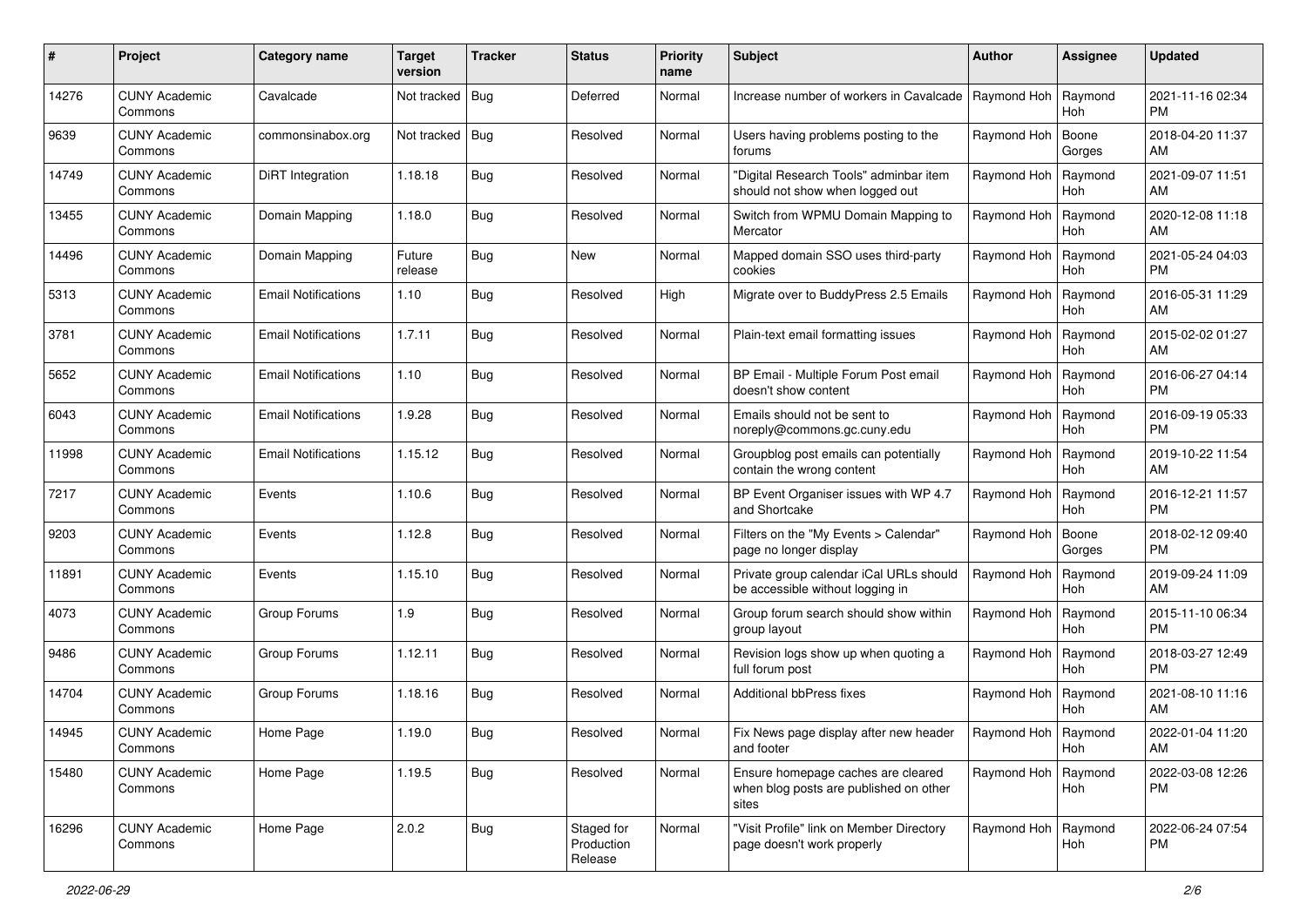| $\#$  | Project                         | <b>Category name</b>           | <b>Target</b><br>version | <b>Tracker</b> | <b>Status</b> | <b>Priority</b><br>name | <b>Subject</b>                                                                           | <b>Author</b> | Assignee              | <b>Updated</b>                |
|-------|---------------------------------|--------------------------------|--------------------------|----------------|---------------|-------------------------|------------------------------------------------------------------------------------------|---------------|-----------------------|-------------------------------|
| 13497 | <b>CUNY Academic</b><br>Commons | Internal Tools and<br>Workflow | 1.17.6                   | <b>Bug</b>     | Resolved      | Normal                  | Remove Elemental theme cache files                                                       | Raymond Hoh   | Raymond<br>Hoh        | 2020-10-27 11:00<br>AM        |
| 15145 | <b>CUNY Academic</b><br>Commons | Layout                         | 1.19.1                   | <b>Bug</b>     | Resolved      | Normal                  | Sitewide footer navigation shows all<br>sub-menu items instead of just primary<br>ones   | Raymond Hoh   | Raymond<br>Hoh        | 2022-01-04 08:09<br><b>PM</b> |
| 15213 | <b>CUNY Academic</b><br>Commons | Layout                         | 1.19.2                   | <b>Bug</b>     | Resolved      | Normal                  | Layout for some group interior pages not<br>floating to the right                        | Raymond Hoh   | Raymond<br><b>Hoh</b> | 2022-01-24 06:59<br><b>PM</b> |
| 10421 | <b>CUNY Academic</b><br>Commons | Meta                           | 1.15                     | Feature        | Resolved      | Normal                  | Creative Commons license needs to be<br>updated?                                         | Raymond Hoh   | Matt Gold             | 2019-05-07 02:30<br><b>PM</b> |
| 3546  | <b>CUNY Academic</b><br>Commons | My Commons                     | 1.7                      | <b>Bug</b>     | Resolved      | High                    | My Commons - New user sees all site<br>activity for "Everything" and "My Sites"<br>tabs  | Raymond Hoh   | Raymond<br>Hoh        | 2014-10-10 03:12<br><b>PM</b> |
| 3792  | <b>CUNY Academic</b><br>Commons | My Commons                     | 1.7.13                   | <b>Bug</b>     | Resolved      | Normal                  | My Commons adjustments for<br>BuddyPress 2.2                                             | Raymond Hoh   | Raymond<br><b>Hoh</b> | 2015-02-21 06:48<br><b>PM</b> |
| 4083  | <b>CUNY Academic</b><br>Commons | My Commons                     | 1.8.1                    | <b>Bug</b>     | Resolved      | Normal                  | My Commons: New users see empty<br>'group joined" activity items                         | Raymond Hoh   | Raymond<br><b>Hoh</b> | 2015-05-26 09:37<br>AM        |
| 9011  | <b>CUNY Academic</b><br>Commons | My Commons                     | 1.12.6                   | <b>Bug</b>     | Resolved      | Normal                  | My Commons - Fix "About My Commons"<br>link                                              | Raymond Hoh   | Raymond<br><b>Hoh</b> | 2018-01-09 11:13<br>AM        |
| 14908 | <b>CUNY Academic</b><br>Commons | Performance                    |                          | <b>Bug</b>     | <b>New</b>    | Normal                  | Stale object cache on cdev                                                               | Raymond Hoh   | Boone<br>Gorges       | 2021-12-07 09:45<br>AM        |
| 14909 | <b>CUNY Academic</b><br>Commons | Performance                    | 1.19.0                   | Bug            | Resolved      | Normal                  | Reducing DB queries and asset loading<br>on the main site                                | Raymond Hoh   | Raymond<br>Hoh        | 2022-01-04 10:30<br>AM        |
| 15144 | <b>CUNY Academic</b><br>Commons | Performance                    | 1.19.1                   | Bug            | Resolved      | Normal                  | Move logged-in user checks for bbPress<br>BP Notification Grabber later down the<br>page | Raymond Hoh   | Raymond<br>Hoh        | 2022-01-11 04:41<br><b>PM</b> |
| 13966 | <b>CUNY Academic</b><br>Commons | Reply By Email                 | 1.18.5                   | Bug            | Resolved      | High                    | Replying by email to a trashed or<br>spammed forum topic causes a fatal error            | Raymond Hoh   | Raymond<br><b>Hoh</b> | 2021-02-09 02:32<br><b>PM</b> |
| 7815  | <b>CUNY Academic</b><br>Commons | Reply By Email                 | 1.10.14                  | Bug            | Resolved      | Normal                  | RBE "Connect" button hangs                                                               | Raymond Hoh   | Raymond<br><b>Hoh</b> | 2017-03-21 12:59<br><b>PM</b> |
| 8000  | <b>CUNY Academic</b><br>Commons | Reply By Email                 | 1.10.17                  | <b>Bug</b>     | Resolved      | Normal                  | Issues with RBE email sent date                                                          | Raymond Hoh   | Raymond<br><b>Hoh</b> | 2017-04-20 10:32<br><b>PM</b> |
| 8891  | <b>CUNY Academic</b><br>Commons | Reply By Email                 | 1.12.1                   | Design/UX      | Resolved      | Normal                  | Usability improvements for RBE Forum<br><b>Attachments</b>                               | Raymond Hoh   | Raymond<br>Hoh        | 2017-11-13 06:07<br><b>PM</b> |
| 9066  | <b>CUNY Academic</b><br>Commons | Reply By Email                 | 1.12.6                   | <b>Bug</b>     | Resolved      | Normal                  | RBE error email not firing for new topics<br>when attachment is too large                | Raymond Hoh   | Raymond<br>Hoh        | 2018-01-08 04:49<br><b>PM</b> |
| 9202  | <b>CUNY Academic</b><br>Commons | Reply By Email                 | 1.12.8                   | <b>Bug</b>     | Resolved      | Normal                  | Attachment error emails missing topic<br>name                                            | Raymond Hoh   | Raymond<br><b>Hoh</b> | 2018-02-13 10:49<br>AM        |
| 13332 | CUNY Academic<br>Commons        | Reply By Email                 | 1.17.4                   | <b>Bug</b>     | Resolved      | Normal                  | Reply-To' email header can be corrupted<br>in WordPress 5.5                              | Raymond Hoh   | Raymond<br>Hoh        | 2020-09-22 12:08<br>PM        |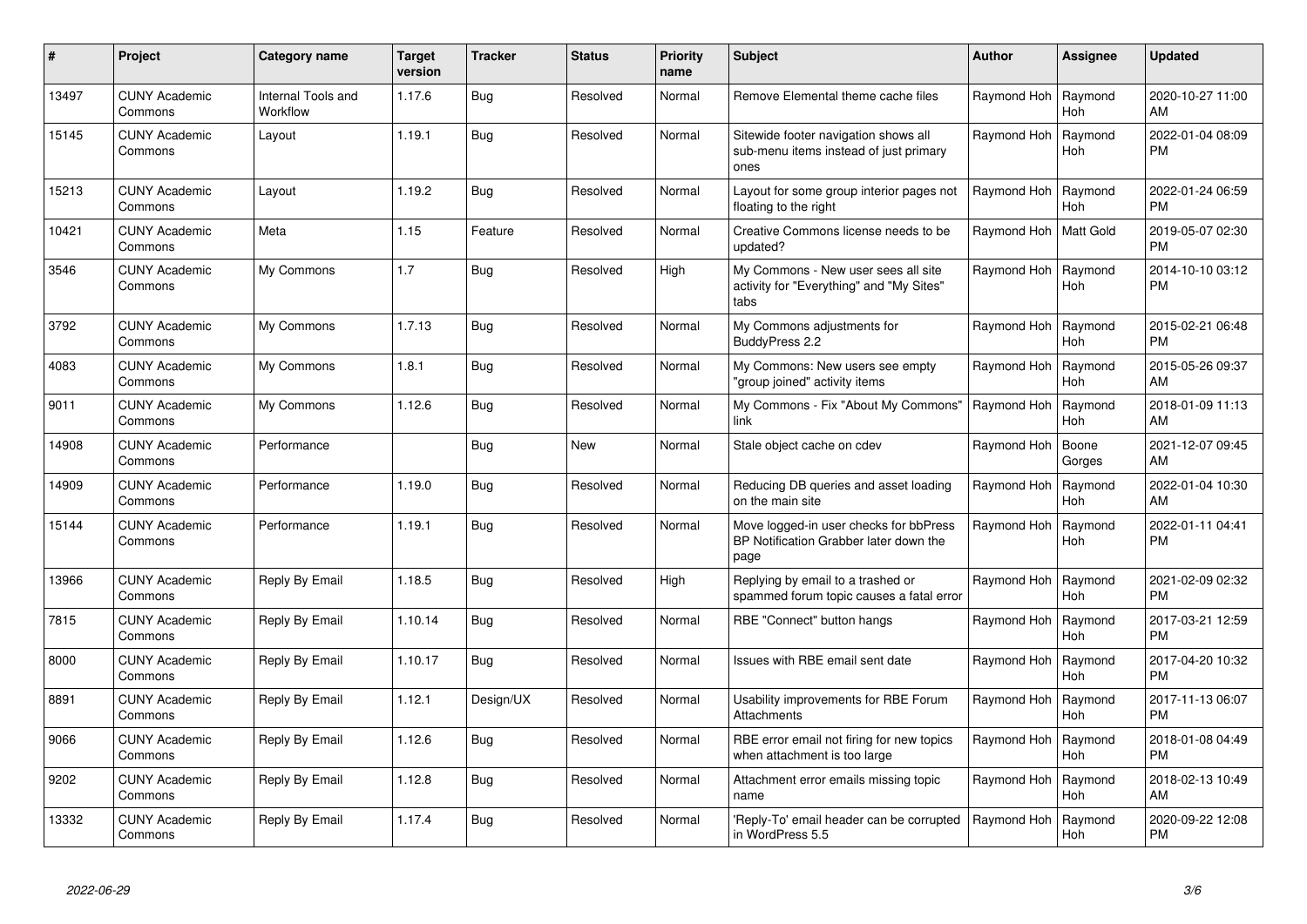| #     | Project                         | <b>Category name</b>    | <b>Target</b><br>version | <b>Tracker</b> | <b>Status</b>                       | <b>Priority</b><br>name | <b>Subject</b>                                                                                       | Author      | <b>Assignee</b>       | <b>Updated</b>                |
|-------|---------------------------------|-------------------------|--------------------------|----------------|-------------------------------------|-------------------------|------------------------------------------------------------------------------------------------------|-------------|-----------------------|-------------------------------|
| 16176 | <b>CUNY Academic</b><br>Commons | Reply By Email          | Not tracked              | Bug            | Resolved                            | Normal                  | Set up app password for GMail IMAP<br>account                                                        | Raymond Hoh | Boone<br>Gorges       | 2022-05-31 05:53<br>PM        |
| 16177 | <b>CUNY Academic</b><br>Commons | Reply By Email          |                          | <b>Bug</b>     | New                                 | Normal                  | Switch to Inbound mode for RBE                                                                       | Raymond Hoh | Raymond<br><b>Hoh</b> | 2022-05-30 04:32<br><b>PM</b> |
| 5850  | <b>CUNY Academic</b><br>Commons | Server                  | 1.9.22                   | Bug            | Resolved                            | Normal                  | New server -<br>\$_SERVER['REMOTE_ADDR'] using<br>private IP instead of user IP                      | Raymond Hoh | Raymond<br>Hoh        | 2016-07-29 02:42<br><b>PM</b> |
| 5257  | <b>CUNY Academic</b><br>Commons | Social Paper            | 1.9.9                    | Bug            | Resolved                            | Normal                  | Social Paper: Comment indicator<br>disappears after adding a comment to a<br>paragraph with no count | Raymond Hoh | Raymond<br>Hoh        | 2016-02-25 03:07<br><b>PM</b> |
| 9177  | <b>CUNY Academic</b><br>Commons | Social Paper            | 1.12.8                   | Bug            | Resolved                            | Normal                  | Social Paper directory not showing any<br>papers                                                     | Raymond Hoh | Raymond<br><b>Hoh</b> | 2018-02-13 01:10<br><b>PM</b> |
| 15029 | <b>CUNY Academic</b><br>Commons | Social Paper            | 1.18.24                  | Bug            | Resolved                            | Normal                  | Social papers with post passwords<br>should not record 'new_cacsp_edit'<br>activity items            | Raymond Hoh | Raymond<br>Hoh        | 2021-12-02 04:15<br><b>PM</b> |
| 16313 | <b>CUNY Academic</b><br>Commons | Social Paper            | 2.0.2                    | Bug            | Staged for<br>Production<br>Release | Normal                  | "My Papers" admin nav should be<br>removed for users without any papers                              | Raymond Hoh | Raymond<br>Hoh        | 2022-06-28 06:14<br>PM        |
| 11164 | <b>CUNY Academic</b><br>Commons | Spam/Spam<br>Prevention | 1.14.7                   | <b>Bug</b>     | Resolved                            | Normal                  | Anonymous blog comments are empty                                                                    | Raymond Hoh | Raymond<br>Hoh        | 2019-02-26 02:04<br><b>PM</b> |
| 5836  | <b>CUNY Academic</b><br>Commons | Upgrades                | 1.9.22                   | <b>Bug</b>     | Resolved                            | Normal                  | Memcached caching strategy on new<br>server                                                          | Raymond Hoh | Raymond<br>Hoh        | 2016-07-26 01:45<br><b>PM</b> |
| 7825  | <b>CUNY Academic</b><br>Commons | WordPress (misc)        | Not tracked              | Bug            | Rejected                            | High                    | WP Cron fails to spawn on production                                                                 | Raymond Hoh |                       | 2017-03-27 05:56<br><b>PM</b> |
| 1856  | <b>CUNY Academic</b><br>Commons | WordPress (misc)        | 1.4                      | Bug            | Resolved                            | Normal                  | .htpasswd on cdev conflicting with WP<br>cron                                                        | Raymond Hoh | Raymond<br><b>Hoh</b> | 2012-04-24 03:19<br><b>PM</b> |
| 2054  | <b>CUNY Academic</b><br>Commons | WordPress (misc)        | 1.4.3                    | Bug            | Resolved                            | Normal                  | Fix errors in BP External Activity                                                                   | Raymond Hoh | Raymond<br><b>Hoh</b> | 2012-08-23 01:27<br><b>PM</b> |
| 2263  | <b>CUNY Academic</b><br>Commons | WordPress (misc)        | 1.4.13                   | Bug            | Resolved                            | Normal                  | Google Docs Shortcode doesn't support<br>older presentations                                         | Raymond Hoh | Raymond<br><b>Hoh</b> | 2012-12-11 06:48<br><b>PM</b> |
| 3780  | <b>CUNY Academic</b><br>Commons | WordPress (misc)        | 1.10                     | Bug            | Resolved                            | Normal                  | wp-login.php template styling                                                                        | Raymond Hoh | Raymond<br><b>Hoh</b> | 2016-08-24 06:30<br>AM        |
| 11250 | <b>CUNY Academic</b><br>Commons | WordPress (misc)        | 1.14.11                  | Feature        | Resolved                            | Normal                  | Update assets needed for GCDI site                                                                   | Raymond Hoh | Raymond<br>Hoh        | 2019-04-23 09:27<br>AM        |
| 11297 | <b>CUNY Academic</b><br>Commons | WordPress (misc)        | 1.14.11                  | <b>Bug</b>     | Resolved                            | Normal                  | Two versions of the same plugin and<br>theme exist                                                   | Raymond Hoh | Boone<br>Gorges       | 2019-04-23 10:44<br>AM        |
| 11855 | <b>CUNY Academic</b><br>Commons | WordPress (misc)        | 1.15.10                  | Bug            | Resolved                            | Normal                  | "More Privacy Options" message not<br>showing on login page                                          | Raymond Hoh | Raymond<br>Hoh        | 2019-09-24 11:09<br>AM        |
| 12551 | <b>CUNY Academic</b><br>Commons | WordPress (misc)        | 1.17.0                   | <b>Bug</b>     | Resolved                            | Normal                  | Preparing for PHP 7.4                                                                                | Raymond Hoh |                       | 2020-07-14 01:13<br>PM        |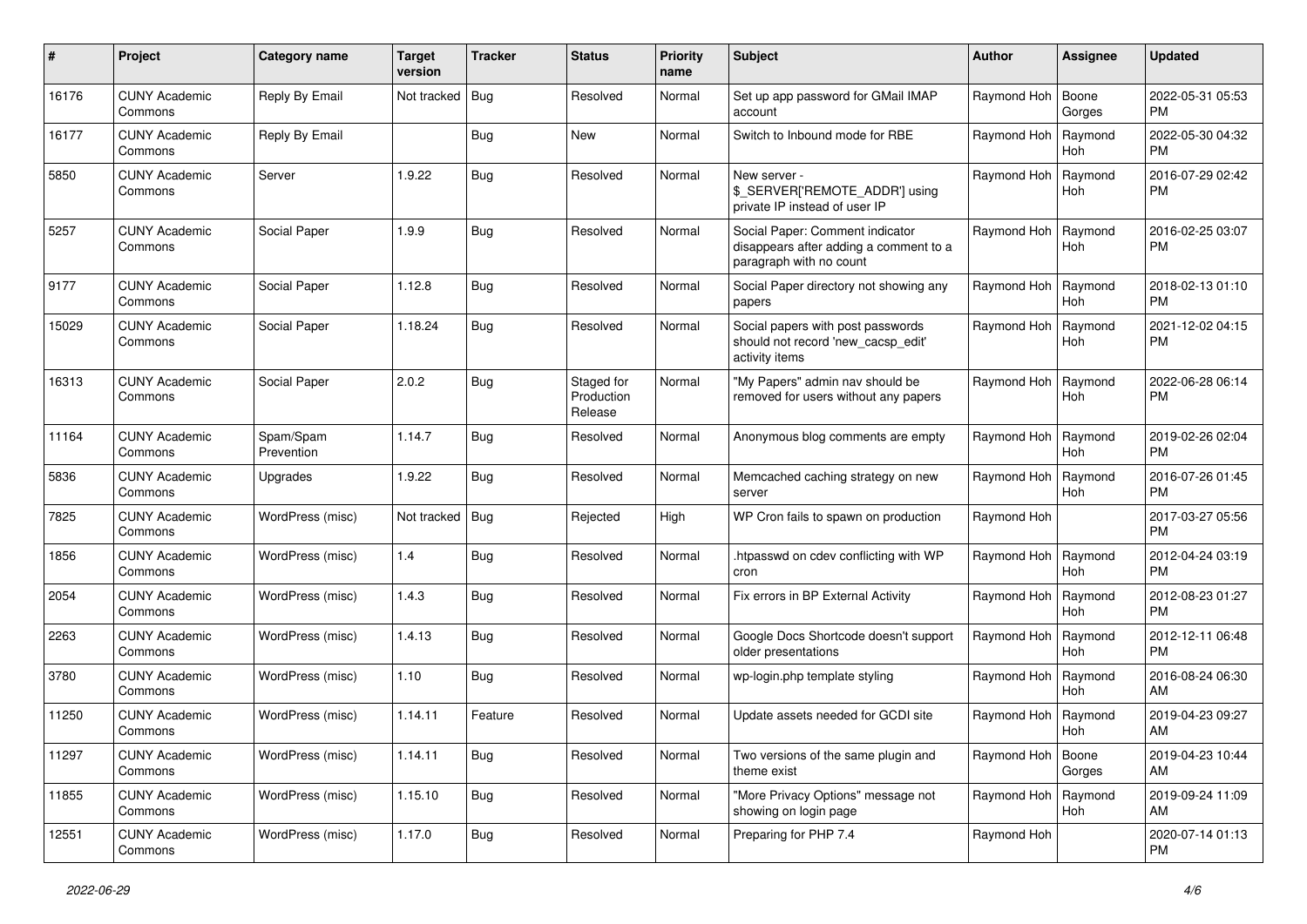| #     | Project                         | <b>Category name</b>     | <b>Target</b><br>version | <b>Tracker</b> | <b>Status</b> | <b>Priority</b><br>name | <b>Subject</b>                                                                             | <b>Author</b>           | <b>Assignee</b>       | <b>Updated</b>                |
|-------|---------------------------------|--------------------------|--------------------------|----------------|---------------|-------------------------|--------------------------------------------------------------------------------------------|-------------------------|-----------------------|-------------------------------|
| 14299 | <b>CUNY Academic</b><br>Commons | WordPress (misc)         | 1.18.8                   | Bug            | Resolved      | Normal                  | Remove Site Health scheduled task                                                          | Raymond Hoh             | Raymond<br><b>Hoh</b> | 2021-04-09 06:57<br><b>PM</b> |
| 15700 | <b>CUNY Academic</b><br>Commons | WordPress (misc)         | 2.0.0                    | Feature        | Resolved      | Normal                  | Add leave site functionality to "Dashboard<br>> My Sites" in admin area                    | Raymond Hoh             | Raymond<br><b>Hoh</b> | 2022-05-26 11:36<br>AM        |
| 16255 | <b>CUNY Academic</b><br>Commons | WordPress (misc)         |                          | <b>Bug</b>     | New           | Normal                  | Need to define 'MULTISITE' constant in<br>wp-config.php                                    | Raymond Hoh             |                       | 2022-06-19 09:31<br>AM        |
| 787   | <b>CUNY Academic</b><br>Commons | WordPress (misc)         | 1.3                      | <b>Bug</b>     | Resolved      | Low                     | bp-nelo/footer.php - Remove<br>"get_option('tn_wpmu_goggle_code')"<br>line                 | Raymond Hoh             | Boone<br>Gorges       | 2011-06-06 09:37<br>AM        |
| 788   | <b>CUNY Academic</b><br>Commons | WordPress (misc)         | 1.2.3                    | Bug            | Resolved      | Low                     | bp-nelo/functions.php - Remove<br>redundant BP textdomain call                             | Raymond Hoh             | Raymond<br><b>Hoh</b> | 2011-06-02 05:05<br><b>PM</b> |
| 3691  | <b>CUNY Academic</b><br>Commons | <b>WordPress Plugins</b> | Future<br>release        | <b>Bug</b>     | <b>New</b>    | Normal                  | WPMU Domain Mapping Debugging on<br>cdev                                                   | Raymond Hoh   Matt Gold |                       | 2014-12-12 09:04<br>AM        |
| 3939  | <b>CUNY Academic</b><br>Commons | <b>WordPress Plugins</b> | Future<br>release        | Bug            | Hold          | Normal                  | Activity stream support for Co-Authors<br>Plus plugin                                      | Raymond Hoh             | Raymond<br><b>Hoh</b> | 2015-11-09 06:13<br><b>PM</b> |
| 5975  | <b>CUNY Academic</b><br>Commons | <b>WordPress Plugins</b> | 1.11                     | <b>Bug</b>     | Resolved      | Normal                  | Audit all mail plugins on the Commons                                                      | Raymond Hoh             | Daniel Jones          | 2016-12-13 08:57<br>PM        |
| 9810  | <b>CUNY Academic</b><br>Commons | <b>WordPress Plugins</b> | 1.13.2                   | Bug            | Resolved      | Normal                  | Yoast SEO doesn't support the Guest<br>Authors feature of Co-Authors Plus                  | Raymond Hoh             | Raymond<br><b>Hoh</b> | 2018-05-22 11:56<br>AM        |
| 10564 | <b>CUNY Academic</b><br>Commons | <b>WordPress Plugins</b> | 1.14.1                   | Bug            | Resolved      | Normal                  | PHP 7.2 Incompatibility Problems                                                           | Raymond Hoh             | Raymond<br><b>Hoh</b> | 2018-11-19 10:06<br>AM        |
| 11335 | <b>CUNY Academic</b><br>Commons | <b>WordPress Plugins</b> | 1.15                     | <b>Bug</b>     | Resolved      | Normal                  | Add mobile responsive styles for Creative<br>Commons license popup                         | Raymond Hoh             | Raymond<br><b>Hoh</b> | 2019-04-16 02:21<br><b>PM</b> |
| 12240 | <b>CUNY Academic</b><br>Commons | <b>WordPress Plugins</b> | 1.16.3                   | <b>Bug</b>     | Resolved      | Normal                  | wp-ms-request-membership not added<br>properly as a git submodule                          | Raymond Hoh             | Raymond<br>Hoh        | 2019-12-27 01:05<br><b>PM</b> |
| 12594 | <b>CUNY Academic</b><br>Commons | <b>WordPress Plugins</b> | 1.16.9                   | <b>Bug</b>     | Resolved      | Normal                  | Remove Backtype Connect plugin                                                             | Raymond Hoh             | Raymond<br><b>Hoh</b> | 2020-04-14 11:20<br>AM        |
| 12606 | <b>CUNY Academic</b><br>Commons | <b>WordPress Plugins</b> | 1.16.9                   | Bug            | Resolved      | Normal                  | Disable PHP sessions for Custom<br>Sidebars plugin                                         | Raymond Hoh             | Raymond<br>Hoh        | 2020-04-14 11:20<br>AM        |
| 12654 | CUNY Academic<br>Commons        | <b>WordPress Plugins</b> | 1.16.9                   | Feature        | Resolved      | Normal                  | Update Google Docs Shortcode to v0.5                                                       | Raymond Hoh             | Raymond<br>Hoh        | 2020-04-14 11:20<br>AM        |
| 12850 | <b>CUNY Academic</b><br>Commons | <b>WordPress Plugins</b> | 1.16.14                  | <b>Bug</b>     | Resolved      | Normal                  | Event Tickets plugin calls<br>wp cache flush() after every ticket<br>addition              | Raymond Hoh             | Raymond<br>Hoh        | 2020-06-09 11:56<br>AM        |
| 13721 | <b>CUNY Academic</b><br>Commons | <b>WordPress Plugins</b> | 1.18.1                   | <b>Bug</b>     | Resolved      | Normal                  | Update Contact Form 7                                                                      | Raymond Hoh             | Raymond<br><b>Hoh</b> | 2020-12-17 08:41<br><b>PM</b> |
| 15254 | <b>CUNY Academic</b><br>Commons | <b>WordPress Plugins</b> | 1.19.3                   | <b>Bug</b>     | Resolved      | Normal                  | Event Tickets plugin can create new user<br>accounts and bypass BuddyPress<br>registration | Raymond Hoh             | Raymond<br><b>Hoh</b> | 2022-02-08 02:38<br><b>PM</b> |